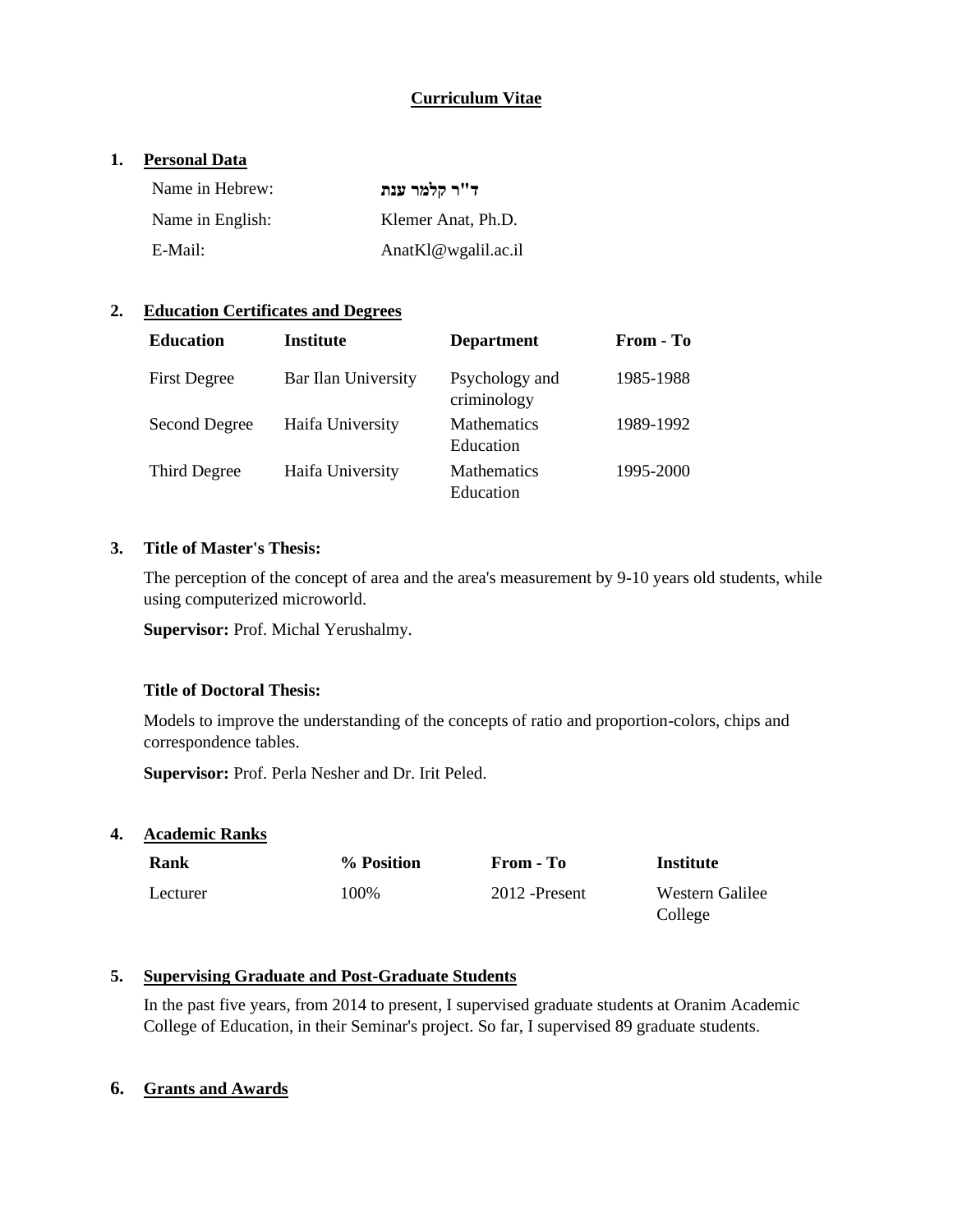| Year | Name of Grant/Award                                                                       |
|------|-------------------------------------------------------------------------------------------|
| 1991 | A scholarship from the Dean of Students, in the framework of the M.A.                     |
| 1992 | A scholarship from the Dean of Students, in the framework of the M.A.                     |
| 1997 | Scholarship for Excellence from the Dean of Graduate Studies in the<br>framework of Ph.D. |
| 1998 | Grant of participation in a scientific conference in South Africa,<br>University of Haifa |
| 2018 | Teaching Excellence Award, Western Galilee Academic College                               |

# **7. Research Grants**

| From-<br>To | <b>Funding</b><br><b>Agency</b>                                                               | <b>Title of Research</b>                                                                                                                          | Amount  | Names of<br><b>Research</b><br><b>Partners</b> |
|-------------|-----------------------------------------------------------------------------------------------|---------------------------------------------------------------------------------------------------------------------------------------------------|---------|------------------------------------------------|
| 1991        | Dean of<br>Graduate<br><b>Studies</b>                                                         | The perception of the<br>concept of area and the<br>area's measurement by 9-<br>10 years old students,<br>while using computerized<br>microworld. | 750 NIS | Michal<br>Yerushalmy                           |
| 1998        | Grant of<br>participation in<br>the scientific<br>conference<br>$PME * 22$ in<br>South Africa | Models to improve the<br>understanding of the<br>concepts of ratio and<br>proportion-colors, chips<br>and correspondence<br>tables.               |         | Irit Peled                                     |

(\*International Conference for the **P**sychology of Mathematics **E**ducation)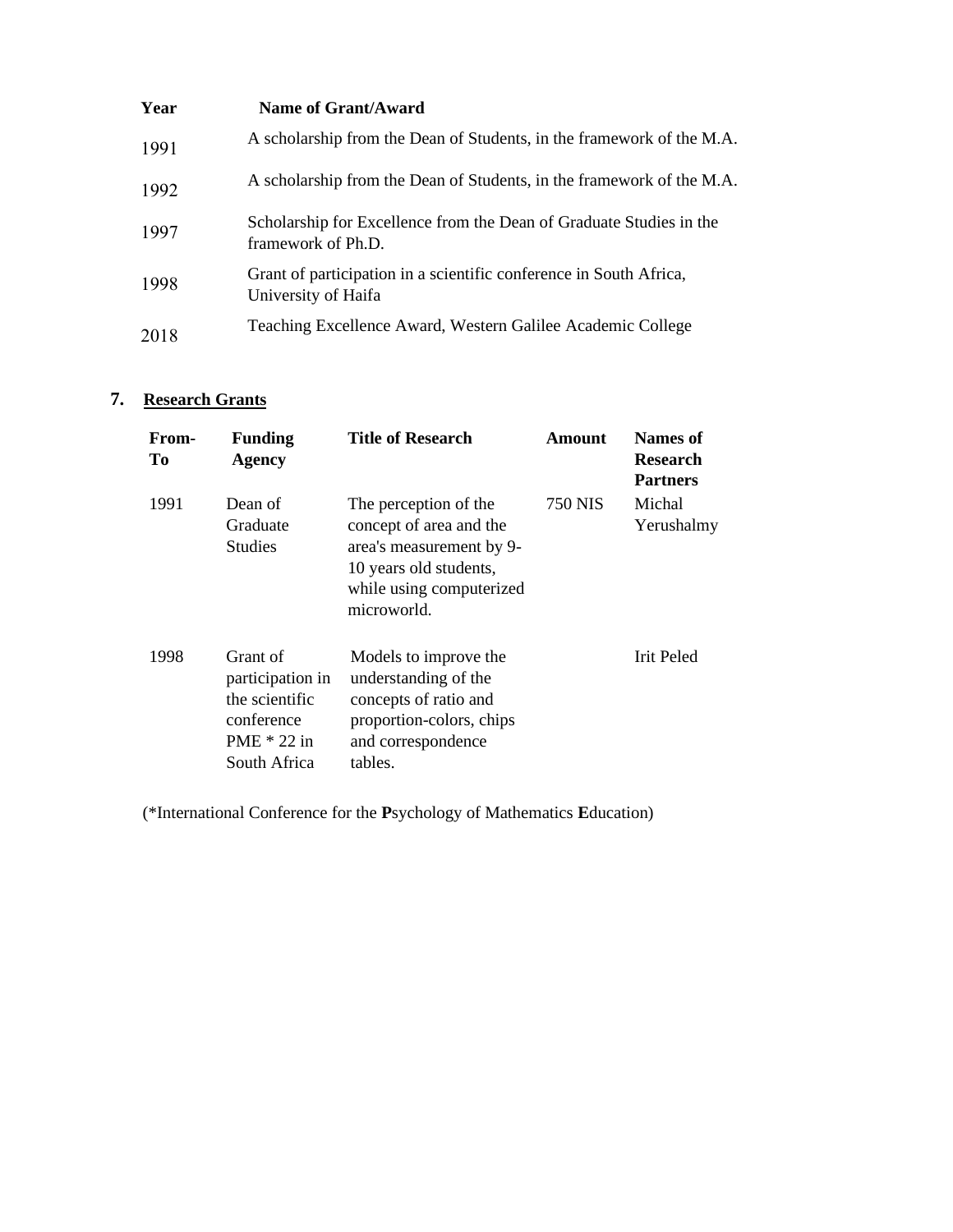#### **8. Organization of Scientific Conferences**

- 1. Math as a creation, March 24<sup>th</sup>, 2020, Western Galilee Academic College (Prepared and not held due to the corona)
- 2. Math as a creation, May16<sup>th</sup>, 2017, Western Galilee Academic College
- 3. Math as a creation, January  $12<sup>th</sup>$ , 2016, Western Galilee Academic College
- 4. Math as a creation, December 24<sup>th</sup>, 2014, Western Galilee Academic College
- 5. The annual conference of mathematics education in elementary school, in 2013, the convention center, Shefayim.
- 6. The annual conference of mathematics education in elementary school, in 2012, the convention center, Shefayim.

#### **9. Positions Held**

| <b>From-To</b> | <b>Institute</b>                        | <b>Position</b>                                                               | % Position |
|----------------|-----------------------------------------|-------------------------------------------------------------------------------|------------|
| 2012 - Present | Western Galilee Academic<br>College     | Lecturer, head of the field<br>of gamification and<br>innovation in education | 100%       |
| 2014 - Present | Oranim Academic College<br>of Education | Lecturer                                                                      | 6 Hours    |

#### **10. Additional Professional Experience (Public Positions)**

| $2012$ - curent | <u>Member of the journal system "Mispar Hazak 2000".</u>                                                                                                                                                                                                                                                                                                                                                                                   |
|-----------------|--------------------------------------------------------------------------------------------------------------------------------------------------------------------------------------------------------------------------------------------------------------------------------------------------------------------------------------------------------------------------------------------------------------------------------------------|
|                 | The journal is dedicated to mathematics teachers and professional<br>mathematics educators.                                                                                                                                                                                                                                                                                                                                                |
|                 | The purpose of the journal is to nurture and develop the community of<br>teachers, to expose teachers to both practical and theoretical materials,<br>to enrich their knowledge and contribute to their professional<br>development.                                                                                                                                                                                                       |
|                 | Members of the journal are involved in teacher training and research in<br>this field. The journal is considered a journal of referees and is<br>sponsored by the National Teachers' Center for Mathematics in<br>Elementary Education, the Faculty of Education - Haifa University, the<br>Ministry of Education - the Pedagogical Secretariat - the Science<br>Department and the Israel Center for Science and Technology<br>Education. |
| $2012 - 2014$   | <b>Management of the National Center of Teachers of Mathematics</b>                                                                                                                                                                                                                                                                                                                                                                        |

in the Primary Education, Haifa University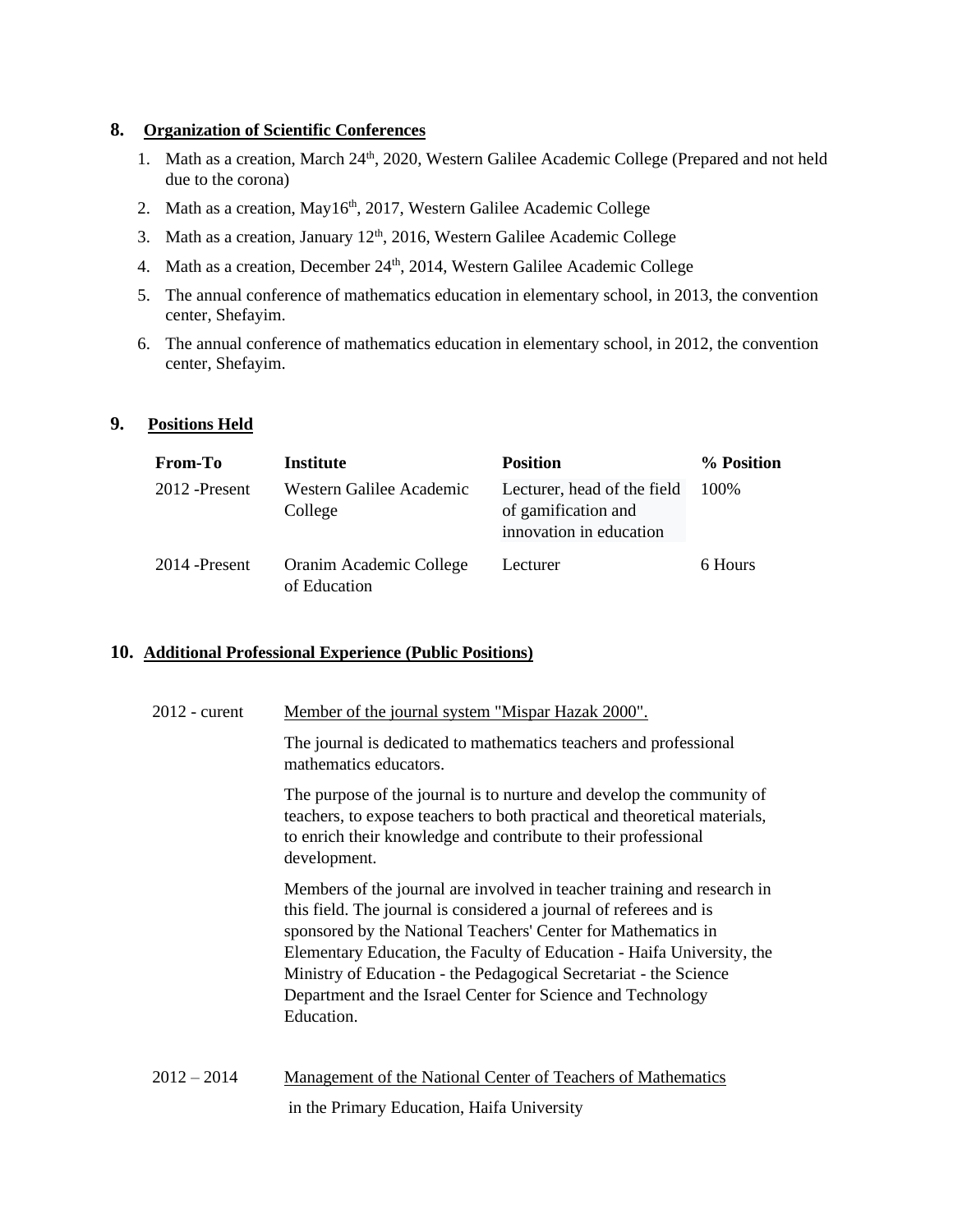[http://ymath.haifa.ac.il](http://ymath.haifa.ac.il/)

|               | The Teachers Center serves all mathematics teachers in primary schools<br>in the country and belongs to the University of Haifa. In administering<br>the Teachers' Centre I was responsible for the following:                                                                                                                                                                                                                                                                                                                                                                                                                    |
|---------------|-----------------------------------------------------------------------------------------------------------------------------------------------------------------------------------------------------------------------------------------------------------------------------------------------------------------------------------------------------------------------------------------------------------------------------------------------------------------------------------------------------------------------------------------------------------------------------------------------------------------------------------|
|               | Offering and leading national projects in the field of mathematics for<br>elementary school teachers.                                                                                                                                                                                                                                                                                                                                                                                                                                                                                                                             |
|               | Budget management of the National Teachers Center.                                                                                                                                                                                                                                                                                                                                                                                                                                                                                                                                                                                |
|               | Leading the staff of the national teachers' center.                                                                                                                                                                                                                                                                                                                                                                                                                                                                                                                                                                               |
|               | Holding seminars for teachers.                                                                                                                                                                                                                                                                                                                                                                                                                                                                                                                                                                                                    |
| $2008 - 2011$ | Content Development Team Leader, Time To Know (T2K)<br>http://www.timetoknow.co.il                                                                                                                                                                                                                                                                                                                                                                                                                                                                                                                                                |
|               | The company develops online learning environment for learning,<br>teaching and assessment for schools in the country and abroad.                                                                                                                                                                                                                                                                                                                                                                                                                                                                                                  |
|               | As part of my job, I led the field of evaluation and learning environment<br>which prepares assessment. This position included managing a team<br>developing educational programs in mathematics for Israel and for the<br>United States. Characterization of interactive tools designed to serve the<br>online learning environment. Planning teaching units and evaluation<br>units in accordance with the curriculum and the requirements of<br>education systems in different countries in accordance with the<br>standards of each country. In addition, integrated work between teams<br>from Israel and the United States. |
| $2005 - 2006$ | <b>Management of the National Teachers Center of Mathematics</b>                                                                                                                                                                                                                                                                                                                                                                                                                                                                                                                                                                  |
|               | see 2012-2014                                                                                                                                                                                                                                                                                                                                                                                                                                                                                                                                                                                                                     |
| $2002 - 2008$ | Managing the field of Mathematics at "Snunit" Association of ICT<br>educational advancement.                                                                                                                                                                                                                                                                                                                                                                                                                                                                                                                                      |
|               | http://www.galim.org.il                                                                                                                                                                                                                                                                                                                                                                                                                                                                                                                                                                                                           |
|               | Developing ideas for integrating ICT in learning.                                                                                                                                                                                                                                                                                                                                                                                                                                                                                                                                                                                 |
|               | My responsibilities included: designing a mathematics e-learning<br>environment for elementary schools, planning a project for intelligent<br>economics in elementary school, Planning a mathematical course for<br>parents and children.                                                                                                                                                                                                                                                                                                                                                                                         |
| $1993 - 2001$ | Conducting teacher training courses at the Tel Hai College Regional<br>Teachers' Center.                                                                                                                                                                                                                                                                                                                                                                                                                                                                                                                                          |
| $1999 - 2001$ | Development a booklet for mathematics teaching in methods of<br>research, for Bar-Ilan University.                                                                                                                                                                                                                                                                                                                                                                                                                                                                                                                                |
|               | Development of teaching materials for the Center for Educational<br>Technology (CET): Mathematical problems in the integration of a<br>spreadsheet.                                                                                                                                                                                                                                                                                                                                                                                                                                                                               |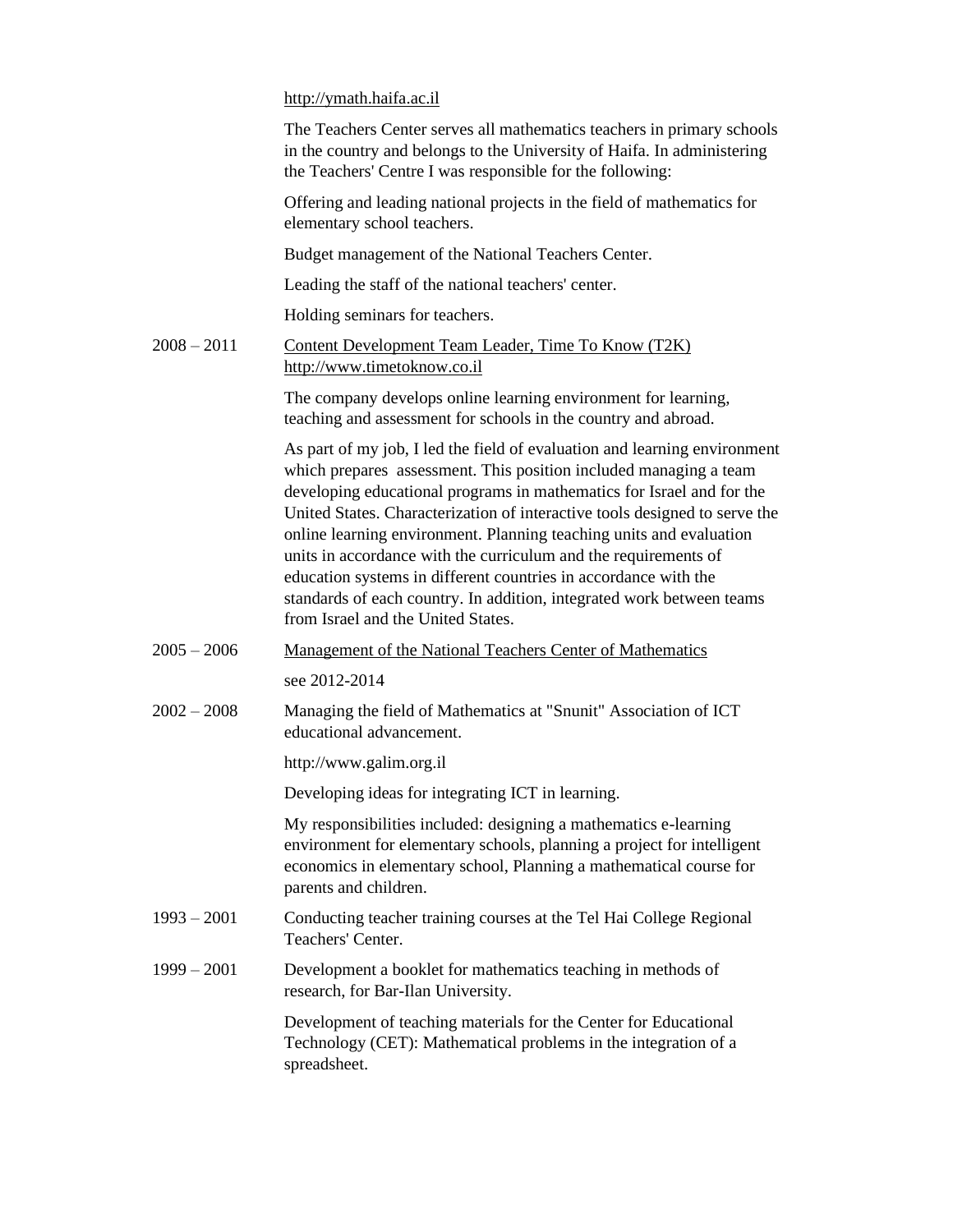| $1990 - 1991$ | Teaching assistant of Dr. Michal Yerushalmi, School of Education,<br>University of Haifa. Experience in computerized teaching, especially in<br>math education.                                                                    |
|---------------|------------------------------------------------------------------------------------------------------------------------------------------------------------------------------------------------------------------------------------|
|               | Teaching assistant of Dr. Irit Peled, School of Education, University of<br>Haifa. Experience in mathematics learning difficulties.                                                                                                |
| 1989          | Instructing in "Nitzan" – working with children who were diagnosed as<br>having difficulties with Math.                                                                                                                            |
|               | Conducting observations in kindergartens as part of the psychological<br>service in Nahariya, identify children who need treatment, and assessing<br>the progress of children who were treated in the child development<br>center. |
| 1987          | Daily accompaniment in a surveillance center which treats post psychotic<br>patients -in Jaffa, the Ministry of Health.                                                                                                            |

# **11. Scientific Areas of Specialization**

Development of mathematical thinking in elementary and pre-elementary school.

Integration of manipulatives: concrete and digital, for illustrate the development of mathematical thinking.

# **12. Miscellaneous**

# **Active participation in Scientific Conferences**

| Date | <b>Conference</b>                                                      | <b>Place</b>                        | <b>Subject</b>                                                                                     |
|------|------------------------------------------------------------------------|-------------------------------------|----------------------------------------------------------------------------------------------------|
| 2018 | The Annual<br>International<br>Conference on<br>Creativity in Teaching | Oranim Academic<br>College          | Student and teacher as a team builds<br>insight                                                    |
| 2018 | The Sixth Jerusalem<br>Conference on Research<br>in Math Education     | Jerusalem, Lev<br>Academic          | Mooc Environment course to<br>advance the knowledge of<br>mathematics teachers                     |
| 2017 | The Annual Conference<br>on Creativity in<br>Teaching                  | Oranim Academic<br>College          | A learning environment for the<br>professional development of<br>students by designing Mooc course |
| 2017 | The Fifteenth Annual<br>National Conference of<br>Meital               | Haifa University                    | A learning environment for the<br>professional development of<br>students by designing Mooc course |
| 2017 | Learning disabilities                                                  | Western Galilee<br>Academic College | Understanding the concepts of ratio<br>and proportion by mixing colors                             |
| 2016 | Learning disabilities                                                  | Western Galilee<br>Academic College | Understand mathematics using<br>concrete models                                                    |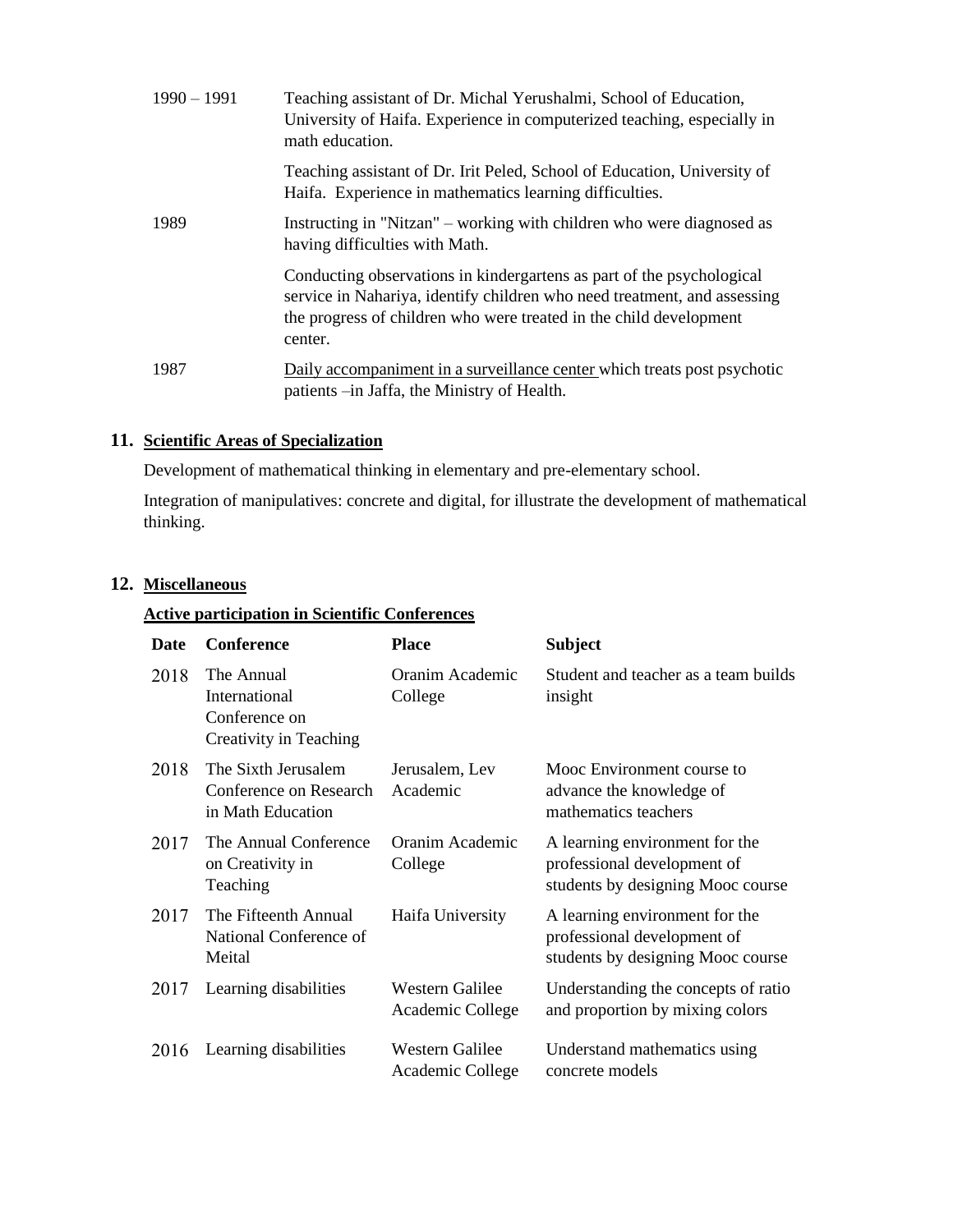| Date | Conference                                                                                                                 | <b>Place</b>                               | <b>Subject</b>                                                                                                          |
|------|----------------------------------------------------------------------------------------------------------------------------|--------------------------------------------|-------------------------------------------------------------------------------------------------------------------------|
| 2014 | Learning disabilities                                                                                                      | Western Galilee<br>Academic College        | Open windows on the integration of<br>dynamic applets, in learning<br>elementary school mathematics                     |
| 2013 | Learning disabilities                                                                                                      | <b>Western Galilee</b><br>Academic College | Constructing meaning for concepts<br>and actions in mathematics                                                         |
| 2007 | The Annual Conference<br>for the Advancement of<br><b>Mathematics Education</b><br>in Israel                               | Tel-Aviv                                   | A dynamic curriculum linked to<br>learning and teaching materials                                                       |
| 2007 | The 21st Annual<br>"Moach" Conference -<br><b>Israeli Association for</b><br><b>Information Technology</b><br>in Education | Tel-Aviv                                   | Link between learning environments<br>- an online learning environment<br>that adds a dynamic dimension to<br>textbooks |
| 2005 | The 12th Annual<br>Conference for the<br>Advancement of<br><b>Mathematics Education</b><br>in Israel                       | Tel-Aviv                                   | "Shared Math" Parents and children<br>improve math achievements                                                         |
| 2004 | The 11th Annual<br>Conference for the<br>Advancement of<br><b>Mathematics Education</b><br>in Israel                       | Tel-Aviv                                   | "Intel takes into Math" an online<br>mathematics program for<br>elementary school students in Israel                    |
| 2003 | The 10th Annual<br>Conference for the<br>Advancement of<br><b>Mathematics Education</b><br>in Israel                       | Tel-Aviv                                   | E-learning environment in<br>mathematics - Building meaning for<br>simple fraction                                      |
| 2003 | Teacher training for<br>elementary school<br>mathematics                                                                   | Oranim Academic<br>College                 | Instructing students in an online<br>environment: Teaching students<br>simple fracture                                  |
| 2002 | The 9th Annual<br>Conference for the<br>Advancement of<br><b>Mathematics Education</b><br>in Israel                        | Tel-Aviv                                   | From Amazing to discover, from<br>discovery to knowledge                                                                |
| 2001 | The 8th Annual<br>Conference for the<br>Advancement of                                                                     | Tel-Aviv                                   | Analysis the use of spreadsheet in<br>solving problems                                                                  |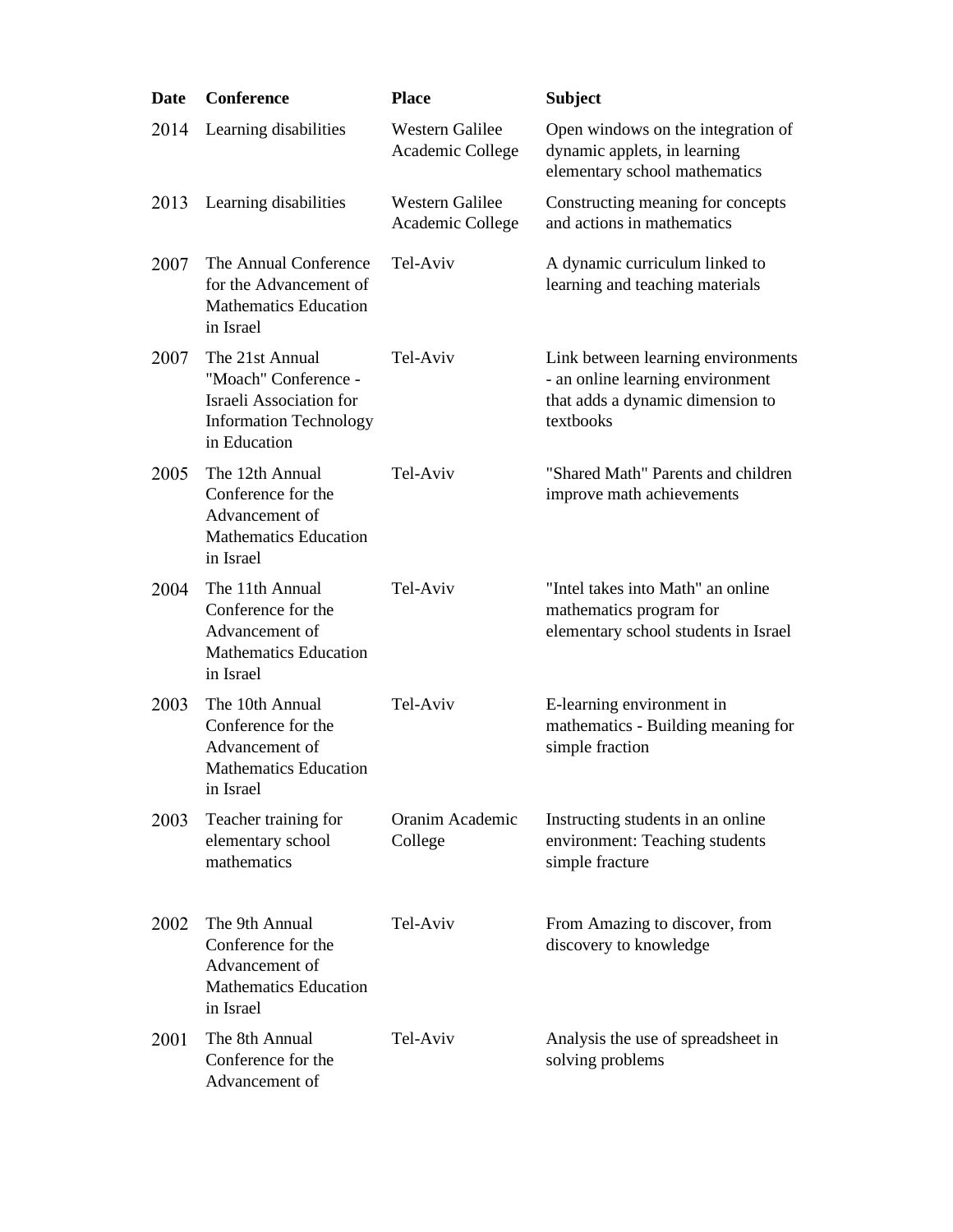| Date | <b>Conference</b>                                                                                   | <b>Place</b>                  | <b>Subject</b>                                                                                                                                       |
|------|-----------------------------------------------------------------------------------------------------|-------------------------------|------------------------------------------------------------------------------------------------------------------------------------------------------|
|      | <b>Mathematics Education</b><br>in Israel                                                           |                               |                                                                                                                                                      |
| 2001 | The Annual Conference<br>of regional teacher<br>centers                                             | Beit Berl College             | Promotion of mathematics<br>education in elementary school                                                                                           |
| 2000 | The 7th Annual<br>Conference for the<br>Advancement of<br><b>Mathematics Education</b><br>in Israel | Tel-Aviv                      | Evaluation of solving math<br>problems in the spreadsheet<br>environment                                                                             |
| 1999 | The 5th Annual<br>Conference for the<br>Advancement of<br><b>Mathematics Education</b><br>in Israel | Achva College                 | Building knowledge according to<br>children's perceptions: the concept<br>of attitude                                                                |
| 1998 | Leadership in teaching<br>mathematics to<br>coordinators and teacher<br>educators                   | Jerusalem                     | Windows for creativity (inside, on<br>the side and beyond the world of<br>mathematics) on the website                                                |
| 1998 | PME 22 - International<br>Conference for the<br>Psychology of<br><b>Mathematics Education</b>       | Stellenbosch, South<br>Africa | Inflexibility in teachers' ratio<br>conceptions                                                                                                      |
| 1998 | The Mathematical<br>Society                                                                         | <b>Beer Sheva</b>             | Building knowledge about children's<br>perceptions: the concept of ratio                                                                             |
| 1998 | "Tomorrow 98" The<br>main conference in<br>summary 5 years of<br>activity                           | Shefayim                      | Lack of flexibility in perception of<br>the concept of Ratio                                                                                         |
| 1997 | The Mathematical<br>Society                                                                         | Haifa University              | Solving problems with spreadsheet<br>integration: Editing of research in<br>the mathematics class                                                    |
| 1996 | Summer Seminar for<br><b>Research Students in</b><br>Mathematics and<br><b>Science Teaching</b>     | Hagoshrim                     | The relationship between the level<br>of cognitive development of<br>immigrant children from Ethiopia<br>and the years of their studies in<br>Israel |

**13. Academic Profile (the candidate must present his/her research papers and evaluate the papers which are important in his/her view and their contribution to research. Future plans must be presented seperately).**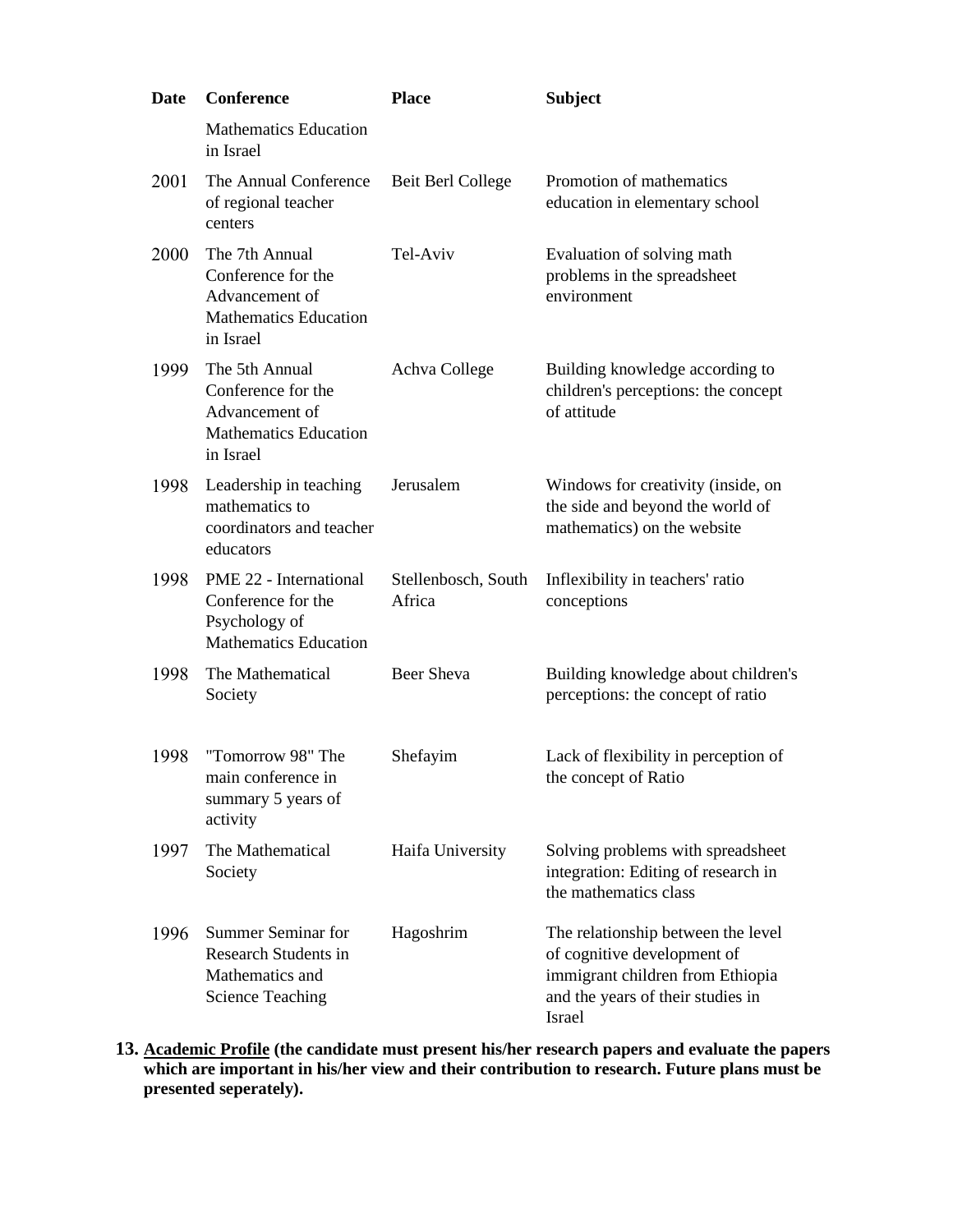During my work at Snunit Association, 2002-2008, I lead and designed an e-learning project of mathematics as part of Snunit's "Galim" digital learning environment. The project was implemented in schools throughout Israel in cooperation with the Ministry of Education.

During the period of my work at "Time to Know", 2008-2011, I managed an ICT curriculum development team for the USA. The program was implemented in USA schools.

As director of the National Teachers' Center of Mathematics for Elementary School, 2012-2014, I developed and implemented a training program for mathematics teachers in Israel.

Starting in 2014 I focused on academic work. I have studied the impact of teaching and learning mathematics using physical as well as digital means of manipulatives. I published my research in the International Journal of mathematical education in science and technology.

These days, I continue my research work through several projects I lead on behalf of the Western Galilee Academy which are implemented in several schools in it's vicinity. This year, we are researching the impact of integrated learning environments of Origametria and the Geogebra computer software on perceiving geometry concepts in second grade in Acre.

My main objective concerning my academic work throughout the years is aiding students to develop their mathematical insights, using modified learning environments. To realize this goal, I intend to keep searching for means of adjusting and optimizing the learning environments of students to best suit their needs and improve their understanding as well as problem-solving skills.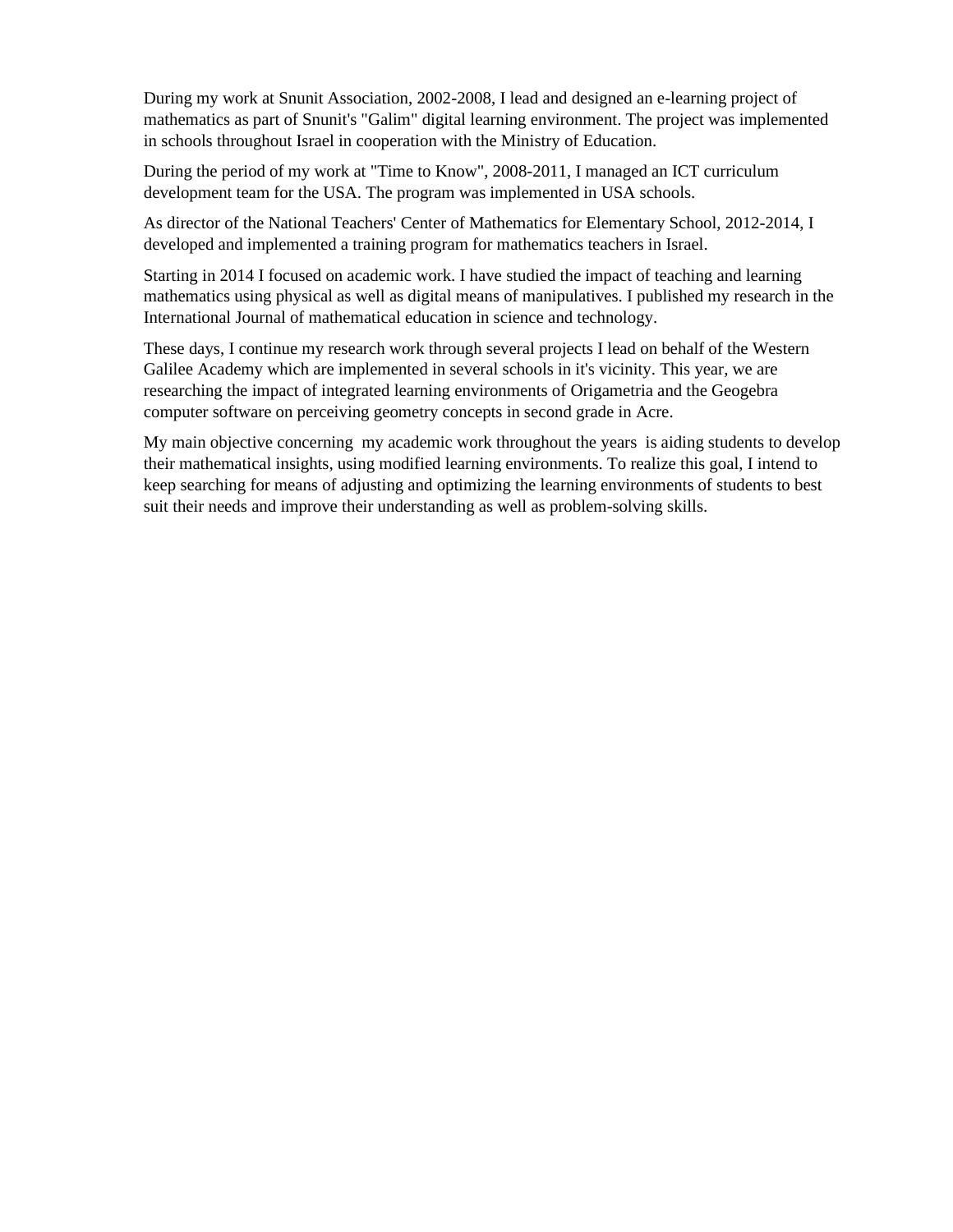## **Publications**

#### **Klemer Anat, Ph.D.**

### **A. Articles and Chapters in Books**

1. Peled, I. & **Klemer, A**. (2018). [Teachers' Knowledge and Flexibility: Understanding the Roles of](https://drive.google.com/file/d/1ZV0QtK8p06uk1qmnBLSFmJ_mFqHvN5a7/view?usp=sharing)  [Didactical Models and Word Problems in Teaching Integer Operations.](https://drive.google.com/file/d/1ZV0QtK8p06uk1qmnBLSFmJ_mFqHvN5a7/view?usp=sharing) In: L. Bofferding, & N. M. Wessman-Enzinger (Eds). Exploring the integer Addition and Subtraction Landscape – Perspectives on Integer Thinking. Springer. Pages 277-288. (12 pages). <https://link.springer.com/book/10.1007/978-3-319-90692-8>

#### **B. Articles in periodicals**

- 2. Alin, R., & **Klemer, A**. (2002). Integrating the use of spreadsheet with mathematical problem solving. *Strong Number 2000 (Mispar Hazak 2000) 3,* 30-35. (6 pages). (Hebrew).
- 3. Oberman, J., **Klemer, A**., & Krol, S. (2003). The study of fraction in an online environment. *Strong Number 2000 (Mispar Hazak 2000), 6,* 30-34. (5 pages). (Hebrew).
- 4. **Klemer, A**., Oberman, J., & Golan, M. (2015). Development of spatial insight Learning and teaching of geometry through paper folding (origami). *Strong Number 2000 (Mispar Hazak 2000), 26*, 23-30. (8 pages). (Hebrew).
- 5. **Klemer, A**., Tal. I. (2017). Understanding the calculation of a triangular area: Three types of activities learning in combination with physical and computerized objects to construct geometrical insight, 54-59. (6 pages). (Hebrew).
- 6. **Klemer, A.** & Lev, Z, H. (2018). Teacher knowledge and expression in teaching fractions. *Strong Number 2000 (Mispar Hazak 2000),* 29, 8-27. (20 pages). (Hebrew).
- 7. Klemer, A. Rapoport, S., & Lev, Z, H. (2018). The missing link in teachers' knowledge about common fractions division. International Journal of mathematical education in science and technology. Taylor & Francis. (18 pages).
- 8. Klemer, A. & Tal, I. (2019). The accessibility of a research problem using geogra. Strong number 2000 (Mispar Hazak 2000), 28, 54-61. (7 pages). (Hebrew).
- 9. Klemer, A. & Lev, Z, H. (2019). Children explain the distribution of fractions using representations in Excel. Research and Study in Mathematics Education, No. 7. (16 pages). (Hebrew).
- 10. **Klemer, A.** Rapoport, S., & Lev, Z, H. (2019). Building a Computerised Dynamic Representation as an Instrument for Mathematical Explanation of Division of Fractions. International Journal of mathematical education in science and technology. Taylor & Francis. (18 pages).
- 11. Klemer, A. Rapoport, S., & Keisar, E. (2019[\). Development of Math Trainee Teachers' Knowledge](https://www.tandfonline.com/eprint/NYP75J3V8HKSJ884VGEI/full?target=10.1080/0020739X.2019.1688402)  [while Creating a MOOC.](https://www.tandfonline.com/eprint/NYP75J3V8HKSJ884VGEI/full?target=10.1080/0020739X.2019.1688402) International Journal of mathematical education in science and technology. [Volume 51](http://url310.tandfonline.com/ls/click?upn=odl8Fji2pFaByYDqV3bjGMQo8st9of2228V6AcSFNq2qnBTjLO5GZ-2BfldF-2BAekpQUamSQhNT-2Bzg1XdHQqiP9oyJp0tT3e2CCnp9lT8cAa4k1adklR0QW7MvfecYcbjZAAu-F_W2dxqK5xWgjU7P0XkwKr8lZieiqS2-2FLkICucZTuKCr4CbsBkRG1ZbhABw-2BB4ecrDfVn5cZnrApYZVT-2FFVdjLGJmt6OgmKsIKFFZK-2ByyeWrfb42YKcsG0kR6PefuAuT3ujde5FmxTT7c3zyIE753VpG35u0VoBVco3wqYRyygjX5JyAbT420xEdKRmY9-2FVzq7b8C-2FLL645QfxdPUXo6njrmFlyxp8X-2FSGpqHiHPTX7iOOwqrkeOfb5biV4ZRYvVL2Kv6x0kQaWtsrsAGEVPAsNizXkY3STYnFAEnBaGG8Gxo-3D) [Issue 6,](http://url310.tandfonline.com/ls/click?upn=odl8Fji2pFaByYDqV3bjGMQo8st9of2228V6AcSFNq1a9-2FMBbkMts5Cqb-2FsUM8UR0cOnpgwpmlSIrDYp306UQQ-3D-3DO9vN_W2dxqK5xWgjU7P0XkwKr8lZieiqS2-2FLkICucZTuKCr4CbsBkRG1ZbhABw-2BB4ecrDfVn5cZnrApYZVT-2FFVdjLGJmt6OgmKsIKFFZK-2ByyeWregAmjNGEcIimBuGrkqPaXZj3bOYdR5g1Frfe4INBbJODj0pVVPYucxx6prgen4f90iOcZ-2Bmy5fNEe-2B9nw8-2FYNwCU2-2BycytEC-2F9GImRfse86Nqk6agEgjXogFOaQk3eTkAanwR-2BHrREAnnd19RbTWSWhz-2BYSneBAGgeBjBV2aTEa0rh0hTM9PupQqJw07mjAdU-3D) Pages: 939-953. Taylor & Francis. (14 pages).
- 12. Klemer, A. Rapoport, S. (2020). [Origami and GeoGebra activities contribute to geometric thinking in](https://www.ejmste.com/download/origami-and-geogebra-activities-contribute-to-geometric-thinking-in-second-graders-8537.pdf)  [second graders.](https://www.ejmste.com/download/origami-and-geogebra-activities-contribute-to-geometric-thinking-in-second-graders-8537.pdf) Eurasia Journal of Mathematics, Science and Technology Education. [Volume 16](http://url310.tandfonline.com/ls/click?upn=odl8Fji2pFaByYDqV3bjGMQo8st9of2228V6AcSFNq2qnBTjLO5GZ-2BfldF-2BAekpQUamSQhNT-2Bzg1XdHQqiP9oyJp0tT3e2CCnp9lT8cAa4k1adklR0QW7MvfecYcbjZAAu-F_W2dxqK5xWgjU7P0XkwKr8lZieiqS2-2FLkICucZTuKCr4CbsBkRG1ZbhABw-2BB4ecrDfVn5cZnrApYZVT-2FFVdjLGJmt6OgmKsIKFFZK-2ByyeWrfb42YKcsG0kR6PefuAuT3ujde5FmxTT7c3zyIE753VpG35u0VoBVco3wqYRyygjX5JyAbT420xEdKRmY9-2FVzq7b8C-2FLL645QfxdPUXo6njrmFlyxp8X-2FSGpqHiHPTX7iOOwqrkeOfb5biV4ZRYvVL2Kv6x0kQaWtsrsAGEVPAsNizXkY3STYnFAEnBaGG8Gxo-3D) **[Issue 11.](http://url310.tandfonline.com/ls/click?upn=odl8Fji2pFaByYDqV3bjGMQo8st9of2228V6AcSFNq1a9-2FMBbkMts5Cqb-2FsUM8UR0cOnpgwpmlSIrDYp306UQQ-3D-3DO9vN_W2dxqK5xWgjU7P0XkwKr8lZieiqS2-2FLkICucZTuKCr4CbsBkRG1ZbhABw-2BB4ecrDfVn5cZnrApYZVT-2FFVdjLGJmt6OgmKsIKFFZK-2ByyeWregAmjNGEcIimBuGrkqPaXZj3bOYdR5g1Frfe4INBbJODj0pVVPYucxx6prgen4f90iOcZ-2Bmy5fNEe-2B9nw8-2FYNwCU2-2BycytEC-2F9GImRfse86Nqk6agEgjXogFOaQk3eTkAanwR-2BHrREAnnd19RbTWSWhz-2BYSneBAGgeBjBV2aTEa0rh0hTM9PupQqJw07mjAdU-3D)** (27 pages).
- 13. **Klemer, A.** Keisar, E. (2021). Changes in Math students' knowledge while creating a MOOC course on ratio and proportion. *Research and Study in Mathematics Education*, No. 8. (11 pages). (Hebrew).